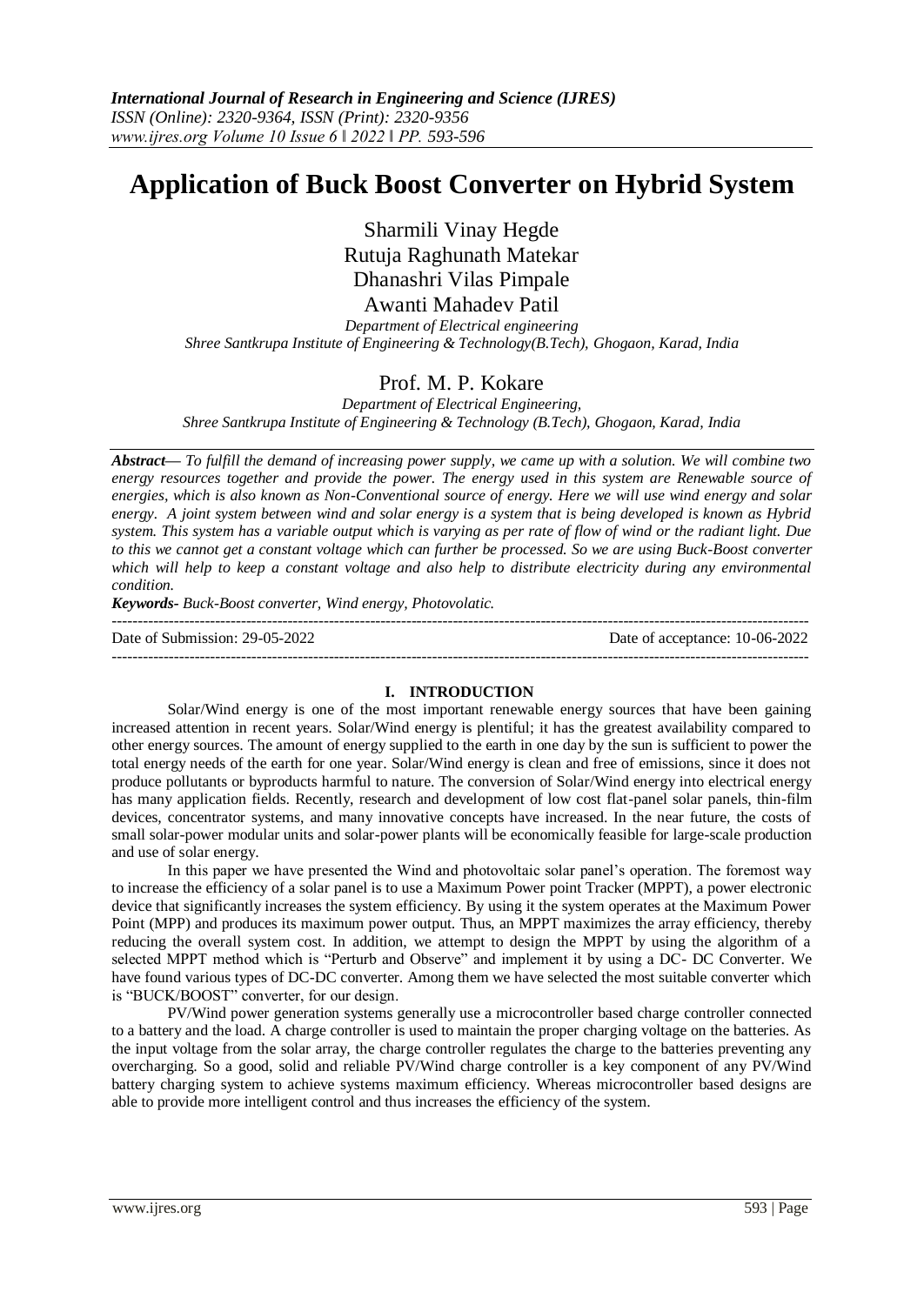### **II. LITERATURE REVIEW**

### **A. Huynh D.C & et. all. Maximum power point tracking of solar photovoltaic panels using advanced perturbation and observation algorithm. IEEE June 2013.**

This paper proposes an advanced perturbation and observation (P&O) algorithm for tracking the maximum power point (MPP) of a solar PV panel. Solar PV cells have a non-linear V-I characteristic with a distinct MPP which depends on environmental factors such as temperature and irradiation. In order to continuously harvest maximum power from the solar PV panel, it always has to be operated at its MPP. The proposed P&O algorithm can reduce the main drawbacks commonly related to the P&O algorithm. This is achieved with determining the short-circuit current before each perturbation and observation stage. The obtained simulation results are compared with MPPs achieved using the conventional P&O algorithm under various atmospheric conditions. The results show that the advanced P&O algorithm is better than the conventional P&O algorithms for tracking MPPs of solar PV panels. Additionally, it is simple and can be easily implemented in digital signal processor (DSP).[1]

### **B. Grzesaik. W. MPPT Solar Charge Controller for High Voltage Thin Film PV Modules. IEEE May 2006.**

The work deals with a PV battery charge regulator assigned for advanced CdTe modules of output voltage much higher than the popular values of the order 12 or 24 V nominally. As at the same time most of the nominal PV autonomous installation voltages generally remain on the 12 or 24 V level because of convenience, technical tradition and battery features- this high DC module's voltage has to be transformed to a proper lower value by means of DC/DC inverter of possibly high efficiency. A new own developed 60/12 V charge controller solution is presented. This charge controller is equipped with a "step-down" inverter version furnished with modern MPP tracking technique. The choice of MPPT algorithm and its realization by means of microprocessor are explained and discussed as well as final test and measurement results. Very satisfactory exploitation results permit to estimate the solution as a valuable one for the new high voltage modules' market.[2]

#### **C. Petchjatuporn. P and et. all. A Solar-powered Battery Charger with Neural Network Maximum Power Point Tracking Implemented on a Low-Cost PIC-microcontroller. IEEE Nov 2005.**

This paper presents the development of a maximum power point tracking algorithm using an artificial neural network for a solar power system. By applying a three layers neural network and some simple activation functions, the maximum power point of a solar array can be efficiently tracked. The tracking algorithm integrated with a solar-powered battery charging system has been successfully implemented on a low-cost PIC16F876 RISC-microcontroller without external sensor unit requirement. The experimental results with a commercial solar array show that the proposed algorithm outperforms the conventional controller in terms of tracking speed and mitigation of fluctuation output power in steady state operation. The overall system efficiency is well above 90%.[3]

### **D.Longxi. Chang & et. all. A fully integrated solar charger controller with input MPPT regulation protection for 10V to 28V solar-powered panel. IEEE June 2013.**

A fully integrated solar charger controller is presented in this paper. The charger has wide input voltage range about 10V to 28V for the solar-powered panel. The input loop regulation is used here as the MPPT protection. This charger also provides different kinds of battery voltages about 4V to 12V. The controller system uses just one error amplifier and no external compensation components is needed. Besides, this controller has 600 kHz PWM modulation and offers the over-current/overvoltage protection. Other components like bandgap, reference generator, saw-tooth generator, register controller and driver circuits are all implemented in this circuit. This chip is fabricated in a 0.4-μm 5V/40V 2P4M process. The power consumption of this fullintegrated solar charger controller IC is about 10mA.[4]

#### **III. PROBLEM STATEMENT**

 The wind mills is one of the source of non-conventional energy power generation though there are some drawbacks of these system.

When wind power / photovoltaic has a variable output which is changing as per rate of flow of wind / radiant light (i.e. heat from the sun) naturally the output is also varying thus the grid power is variable.

 So we cannot get constant or a span of voltage which further can be processed. This can be easily be replaced by using a buck-boost converter foe wind / photovoltaic energy control.

We can overcome the problem of voltage variation of the electrical output from wind / photovoltaic system.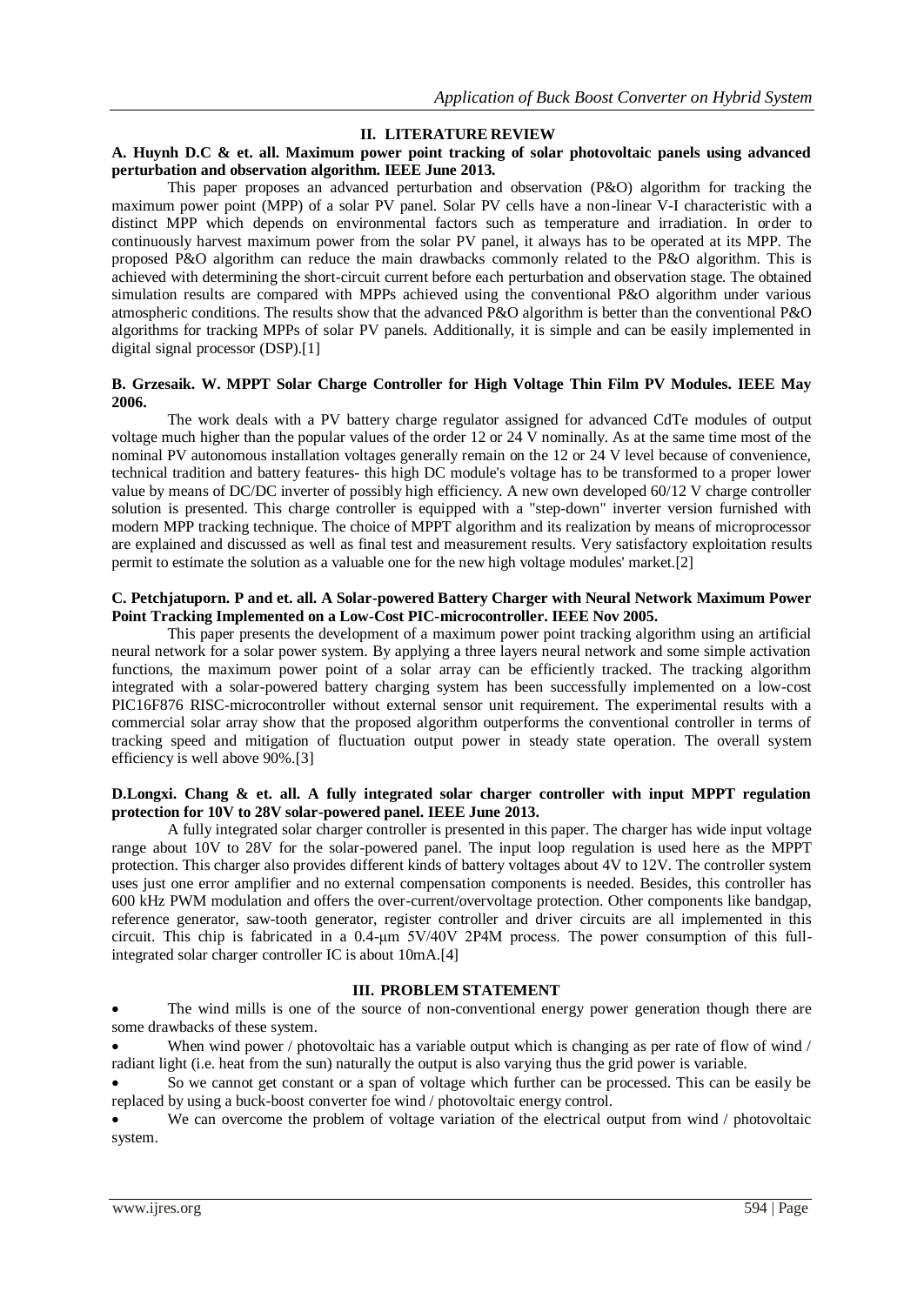Eventually there have been much advancement in this technology advancement in this technology but the technology but the technology advancement are still needed for wind / photovoltaic power control for different loading conditions.

 By using the buck-boost converter we can keep the voltage constant which is helping for distribution of electricity during any environmental condition.

## **IV. OBJECTIVE OF THE PROJECT**

The objective of this project was to design a Maximum Power Point Tracker (MPPT) to constantly calculate and maintain the maximum amount of power from a solar panel. By using a DC/DC converter and an arm lpc2148, our team was successfully able to create a system to reach this maximum power. The solar panel was modeled using a DC voltage source, which then was connected to the DC/DC converter. A buck DC/DC converter was used to step the voltage down. This was required to have the voltage be in the acceptable input range for the arm lpc2148. Using the arm lpc2148, a code was created for the Pulse Width Modulation (PWM), which determines the frequency of the PV source. The Perturb and Observe (P&O) method was used to calculate the maximum power the 'PV' source outputs, and the necessary duty cycle for the PWM. That information would then be relayed back to the PV source and adjust it accordingly, to maintain the PV source at the peak power. To test our design, the DC source was adjusted to various voltage inputs, and the maximum power was successfully calculated each time. This project was created using Matlab Simulink software and implemented using a breadboard then solderable board, an arm lpc2148, and a DC voltage source.

#### *A.* Methodology

**V. PROPOSED SYSTEM**



Fig.1Block diagram for tracker circuit

#### *B.* Proposed work

1] MCU: The MPPT control circuit is implemented in a microcontroller, that has eight 10-bits analog to-digital (A/D) converters and two four PWM mode signals. The buck converter is controlled by the microcontroller. It read the voltage and current of the solar panels through the A/D port of controller and calculates the output power. It also calculate power by reading the voltage and current of battery side in same way and send corresponding control signal to the buck converter and control the duty cycle of the converter by PWM signal through controller to accordingly increase, decrease or turn off the DC to DC converter. The AVR is a perfect combination of performance, features, and low power consumption for this application. The control circuit compares the PV output power before and after a change in the duty ratio of the DC/DC converter control signal. It is expected that the MPP presents a constant oscillation inherent to the algorithm.

2] DC-DC convertor: There are several topologies available for DC-DC converter. Among them buck converter is in an increasingly popular topology, particularly in battery powered applications, as level of the output voltage can be changed with respect to input voltage. The commonly used a converter in PV systems is a DC/DC power converter. It ensures, through a control action, the transfer of the maximum of electrical power to the load. The structure of the converter is determined according to the load to be supplied. In this article we focus on the step